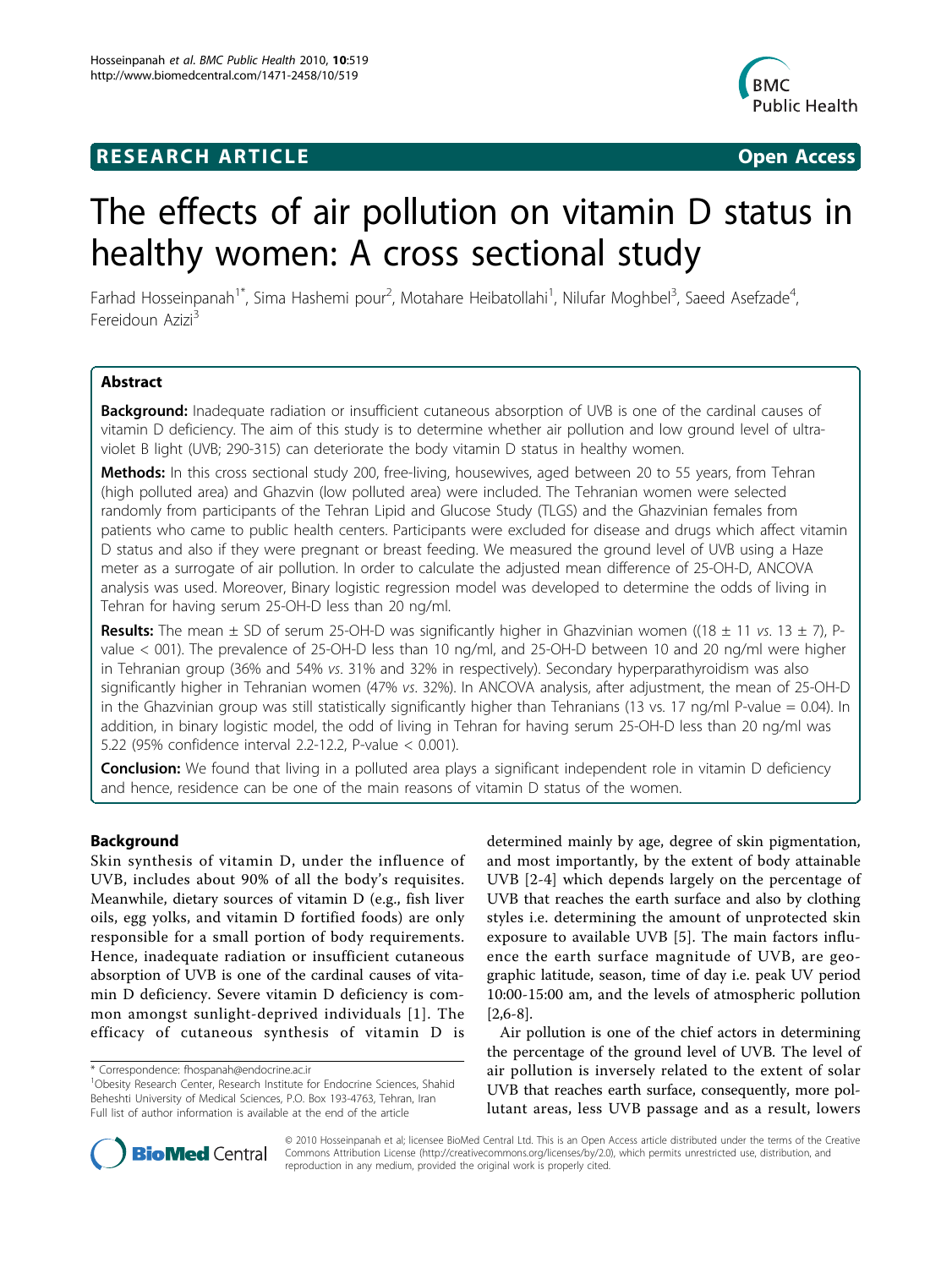vitamin D cutaneous synthesis. Nevertheless, not enough studies have evaluated the probable relation between cutaneous vitamin D synthesis and the ground level of UVB, as a function of air pollution. one study in India has found that high atmospheric pollution decreases the percentage of UVB which reaches the earth surface and children in more pollutant areas are at higher risk of vitamin D deficiency [[9\]](#page-4-0). Another study in Belgian postmenopausal women also confirmed the positive correlation between air pollution and hypovitaminosis D [\[10](#page-5-0)].

In this study, we conducted a cross-sectional survey of healthy and relatively young women, (aged 20-55 years) recruited from general population, in two areas with different ground level of UVB, to determine the independent role of air pollution on vitamin D status.

# Methods

This cross-sectional study was conducted in September 2007, on 200 women, to evaluate the role of air pollution on blood level of 25-OH-D, as the best indicator of vitamin D storage. Considering the degree of air pollution, we defined two separate zones, of approximately similar latitude; the east of Tehran, latitude 35/7117° N, as a significantly polluted area, and Ghazvin city, latitude 36/2693° N, a less polluted area. Ghazvin is located 165 km northwest of Tehran, in the Ghazvin Province, at an altitude of about 1800 meters above sea level, with a cold and dry climate due to its position south of the rugged Alborz range. This is while Tehran is the capital of Iran and Tehran Province, located 1139 meters above sea level with a a semi-arid, continental climate. We measured the ground levels of UVB by a Haze meter instrument, type UVB EC1 HANGER, on a completely sunny day, between 9 am and 12 pm, in 3 centers in district 13 of Tehran and 10 centers in Ghazvin. The unit of UVB measurements was watt per square meter  $(W/m<sup>2</sup>)$ . The ground level of UVB was significantly higher in Ghazvin as compared with Tehran (mean (SE), 0.31(0.07) and 0.16(0.03)  $W/m^2$  respectively, P-value = 0.003).

All participants were selected using a randomized cluster sampling method; cases were the outpatient housewives, aged between 20 and 55 years. The Tehranian women were selected randomly from participants of the TLGS [[11](#page-5-0)]. TLGS is a population based study, conducted to determine the prevalence of non-communicable diseases among Tehranian's urban population and to develop population-based measures to decrease the prevalence and prevent the rising trend of diabetes mellitus and dyslipidemia. Ghazvinian women selected from subjects who came to public health centers for problems other than those related to vitamin D status. Based on patients' information, those excluded from this study on the basis of medical histories, including known history of malabsorption and gastrointestinal surgeries, cirrhosis, infertility, diabetes mellitus, Cushing's disease, oligomenorrhea, malignancy, and chronic renal failure. Furthermore, participants that were under anti-epileptic, corticosteroid, levothyroxine, Isoniazid, and cholestyramin therapy and those that used vitamin D ampoules in the last 6 months and finally pregnant or breastfeeding women were excluded. Eventually based on inclusionexclusion criteria, we selected 100 women from Tehran and 100 women from Ghazvin. The project was explained to each participants and written informed consent was obtained at the time of enrollment on an institutionally approved protocol and consent form. The study protocol was approved by the research ethics committee of the Research Institute for Endocrine Sciences affiliated to Shahid Beheshti University, Tehran, Iran.

To take into account different parameters that may contribute to control of vitamin D status, two questionnaires were designed, one for nutritional evaluations (Food Frequency Questionnaires (FFQ) [[12\]](#page-5-0)) and other to assess degree of daily sun exposure. To assess the validity of FFQ, dietary data of 132 individuals were collected by means of 24-h dietary recall (24hDR), repeated twelve time; 24hDR interviews were performed every month for 12 months by the same trained dietitians according to a standard protocol. Usual dietary intake was assessed twice using a 168-item semi-quantitative FFQ (FFQ1 and FFQ2), all administered by the same trained dietitians for each participant fir assessing intrarater reliability. The first recall was completed one month after FFQ1 administration and the last recall was completed one month before administration of FFQ2. In women, energy-adjusted and deattenuated correlation coefficients mean nutrient intake in the 24hDR and FFQ were 0.33 and 0.43 for calcium and vitamin D, respectively; the age and energy adjusted interclass correlations for calcium and vitamin D were 0.56 and 0.71 respectively [[12](#page-5-0)]. Nutritional data precisely collected, were analyzed by our nutritionists and the daily usage of Ca, Pi, vitamin D, and protein were extracted. Because the Iranian food composition table (FCT) is incomplete (limited to only raw materials and few nutrients), each food and beverage was analyzed for nutrient intake using the US Department of Agriculture's (USDA) FCT [[13](#page-5-0),[14](#page-5-0)]. We used the Iranian FCT only for food items like "kashk" which was not listed in USDA FCT. We did not have the possibilities to measure dietary phytate intake. The other questionnaire evaluated the degree of personal daily sun exposure. We inquired about their housing status (i.e. apartment or villa), time spent outdoor whether over or less than 3 days in a week, and the usage pattern of sunscreen (i.e. always or sometimes or never); each of the above questions was analyzed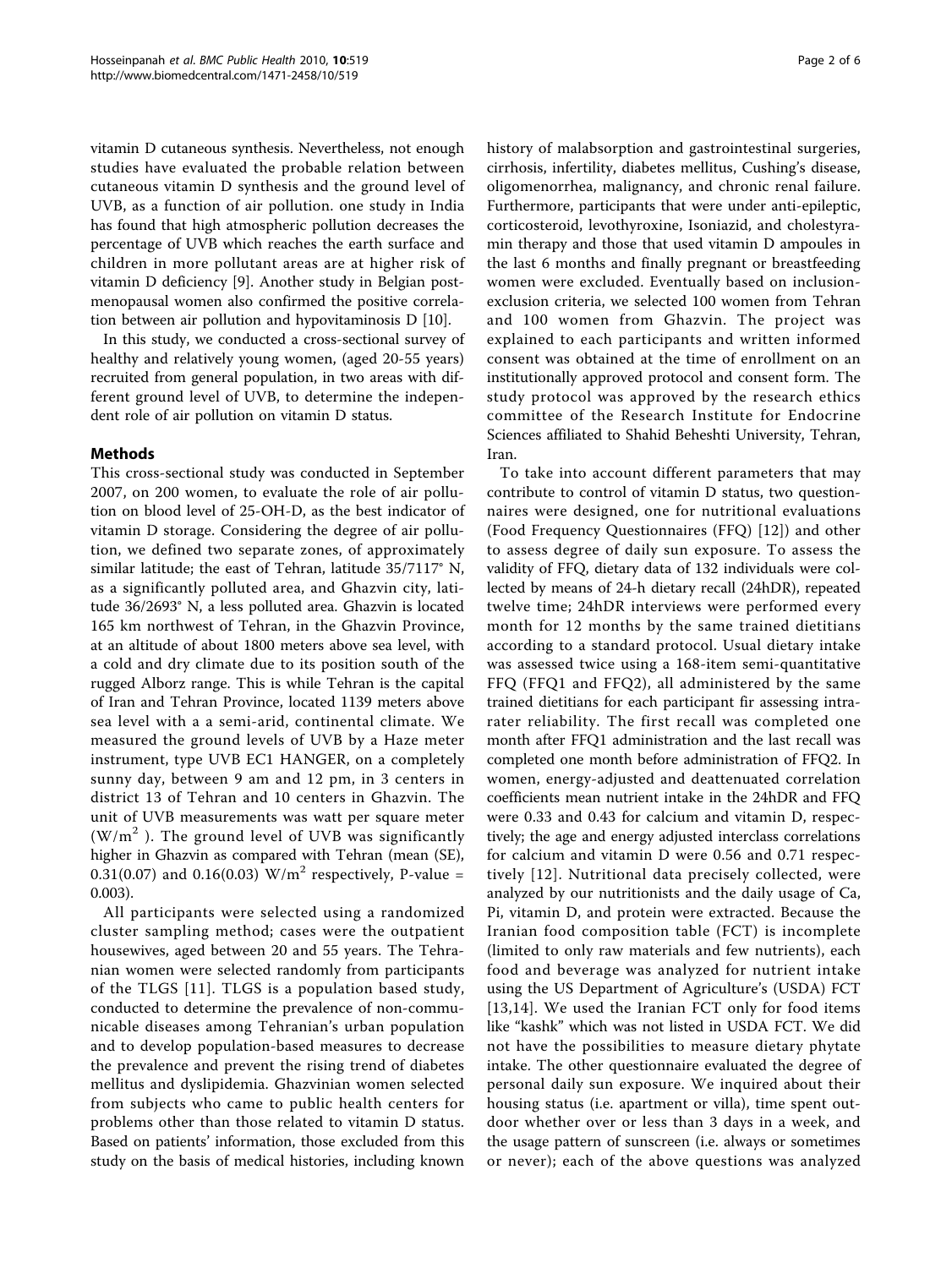separately. In addition, to calculate the Body Mass Index (BMI), an important determinant of vitamin D status, the height and the weight of these women were also measured; weight was recorded, using a Seca 707 weighing machine (range, 0.1-150 kg) with an accuracy of up to 100 g, the machine being checked regularly for precision every 10 measurements. Height was measured without shoes using a tape stadiometer with a minimum measurement of 1 mm. BMI was calculated by dividing weight (in kilograms) by height squared (in meters).

For determination of 25-OH-D, Parathyroid hormone (PTH), Calcium, Phosphorus and total Alkaline Phosphatase level (ALP), 10 ml of venous blood was taken from antecubital vein of participants, between 8:00 am and 9:00 am after 12-14 h overnight fasting; all samples were centrifuged after collection and 15 min incubation at room temperature (3000 rpm, 15 min at 4°C). Sera 25-OH-D was measured using the Enzyme Immunoassay (EIA) method (25 OH VitD EIA kit, DRG, Marburg, Germany); the kit expected range 10-50 ng/ml. The assay sensitivity was 5.6 nmol/L, and intra-inter assay coefficient variation percents (CV %) were 2.7 and 3.9 respectively. Sera PTH level was determined using an enzyme-linked immunosorbent assay (ELISA) method (hPTH ELISA kit, Biosource, Belgium); the kit expected range 16-64 pg/ml. The assay sensitivity and the intrainter assay coefficients of variation were 2 pg/ml, 6.4% and 7.8% respectively. Calcium, Phosphate and total ALP levels were measured using photometric methods (Calcium CPC, Phosphorous UV and Alkaline Phosphatase DGKC Kit, Pars Azmoun Co., Tehran, Iran). The sensitivity of assays mentioned were 0.2 mg/dl, 0.7 mg/ dl and 3 U/L respectively. Intra and inter assay CV% for calcium, phosphorous and total ALP of the samples were 1.4, 2.7, 1.9, 3.1, and 1.1, 1.8 respectively.

Statistical analyses were performed using SPSS version 16.0 software. The normality of distribution was checked for all variables by Kolmogorov-smirnov analysis. If required, skewed variables were logarithmically transformed to improve normality prior to analyses, if it was needed. Normally distributed continuous variables are reported as the mean ± SD and not normally distributed continuous variables are reported as median and Interquartile (IQ) 25-75.

Student's t-test for unpaired data was used to compare groups and other than that the Mann-Whitney test was used. Correlation coefficients were calculated by Pearson's analysis. adjusted mean differences were calculated using ANCOVA. A binary logistic analysis was performed in all 200 subjects to determine the role of the city of residence per se, as an surrogate of air pollution, for having blood level of 25-OH-D less or more than 20 ng/ml following adjustment of the confounders, i.e. age (years), BMI ( $\text{kg/m}^2$ ), dietary usage of Ca (mg), Pi (mg),

vitamin D (ug), and protein (gr), housing status (reference, villa), time spent outdoor (reference, >3 days in week), the pattern of sunscreen usage (reference, routine), and the city of living (reference, Ghazvin). Vitamin D deficiency, insufficiency, and normal cut offs considered were as  $25$ -OH-D <10 ng/ml, 12 to <20 ng/ml, and  $\geq$ 20 ng/ml, respectively [\[15\]](#page-5-0). P-values <0.05 were considered statistically significant.

# Result

Two hundred housewives, aged 20 to 55 years, from Tehran and Ghazvin, participated in this study. Ninety four (47%) were overweight and 38 (19%) were obese. The age and BMI of these 2 groups were statistically different but their values were clinically comparable. There were no significant differences between the daily dietary intakes of Ca, Pi, vitamin D, and protein of these groups. The sun exposure indices were higher in Ghazvinian participations (Table [1](#page-3-0)).

Table [2](#page-3-0) shows the differences in biochemical parameters of Tehranian and Ghazvin participants. Median serum 25-OH-D was significantly higher in Ghazvin women (11 *vs.* 15.5 ng/ml, P-value  $<$  001). The prevalence of vitamin D deficiency and insufficiency were higher in Tehranians (36%, 54% vs. 31%, 32%) (Fig [1](#page-3-0)). Secondary hyperparathyroidism was found in 32% of Ghazvin participants while, 47% of Tehranian women had secondary hyperparathyroidism. Median PTH was significantly lower in the Ghazvin group, compared to Tehranians (P-value < 001). Serum Ca was significantly higher in Ghazvinian women (P-value= 0.001). The serum ALP and Pi were similar in both groups.

Significant and negative correlation was observed between serum 25-OH-D and PTH (correlation coefficient =  $-0.86$ , P-value < 001), whereas there were no significant correlation between 25-OH-D, and other parameters. We did not find any association between each of the defined subgroups i.e. housing status (apartment or villa), time spent outdoor (more than 3 days or less that 3 days in a week), and the style of sunscreen usage (routine, never, occasional), and serum vitamin D.

In ANCOVA Analysis, the adjusted mean difference of 25-OH-D in Ghazvin and Tehranian participations was 4 ng/ml (13 *vs.* 17 ng/ml, P-value = 0.04).

In the binary logistic regression, serum 25-OH-D was significantly associated with the city of living. The odds ratio of living in Tehran and having serum 25-OH-D less than 20 ng/ml was 5.22 (95% confidence interval 2.2-12.2, P-value < 0.001).

# **Discussion**

This study, in healthy free-living women aged 20-55 years, demonstrates that city of residence and air pollution play significant independent roles in vitamin D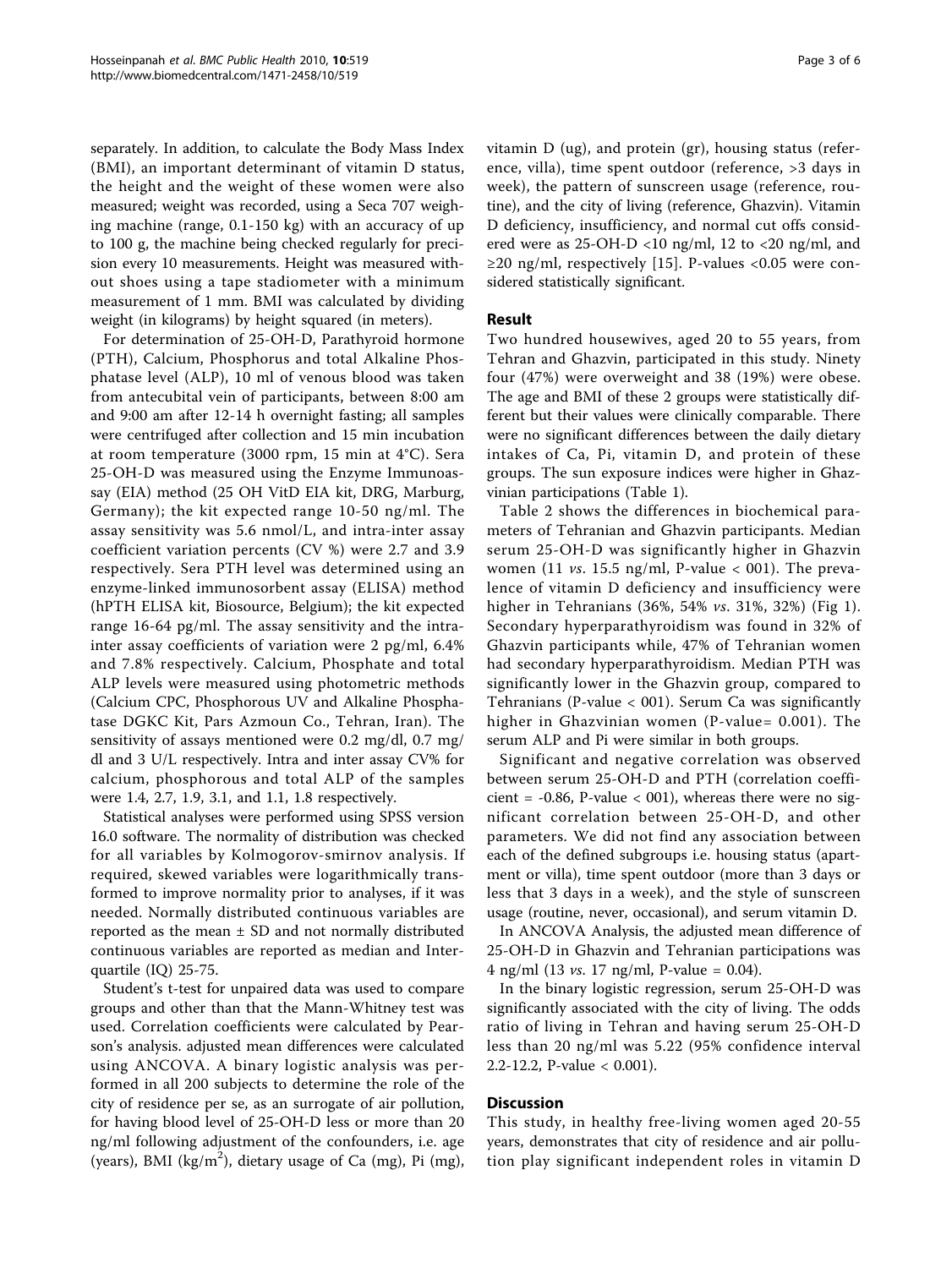<span id="page-3-0"></span>

|                                      | Tehran High pollution area | Ghazvin Low pollution area | <b>Total</b>    |
|--------------------------------------|----------------------------|----------------------------|-----------------|
| Age (years) $*$                      | 35 (29-42)                 | 39 (31-44)***              | $37(31 - 44)$   |
| BMI $(kq/m^2)$ **                    | $28 + 5$                   | $26 + 3***$                | $27 + 4.6$      |
| Daily dietary Calcium intake (mg)**  | $964 + 402$                | $880 + 343$                | $925 + 379$     |
| Daily dietary Phosphor intake (mg)** | $1255 + 491$               | $1113 + 430$               | $1184 + 424$    |
| Daily dietary vitamin D intake (ug)* | (0.8-2.8) 67.              | $1.60(0.6-2.7)$            | $1.60(0.9-2.7)$ |
| Daily dietary protein intake (gr)**  | $67 \pm 27$                | $62 \pm 35$                | $64 \pm 27$     |
| Housing status% ***                  |                            |                            |                 |

Apartment 120(60) 120(60) 13(73) 13(73) 13(73) 13(73) 13(747) 13(747) 13(747) 13(747) 13(75) 13(760) 13(760) 1 Villa 27(27) 53(53) 80(40)

 $>3$  days in week 69(69) 69(69) 85(85) 85(85) 85(85) 85(85) 85(85) <3 days in week 31(31) 15(15) 46(23)

Routine 33(26.5) 33(33) 33(33) 33(33) 33(35) 33(20) 33(35) 33(35) 33(36.5) Never 30 and 31 and 41(41) 41(41) 50(50) 50(50) 50(50) 91(45.5) Occasion 26(26) 30(30) 56(28) UVB (W/m 2)\*\* 0.16 ± 0.03 0.31 ± 0.07 \*\*\* 0.27 ± 0.09

Table 1 C

Time spent outdoor% \*\*\*

Sun screen %

\* Median (IQ: 25-75). \*\* Mean ± SD. \*\*\* P-value < 0.05

status. After adjustment for confounders, adjusted mean difference of serum 25-OH-D between these 2 areas, with different ground level of UVB, was statistically significant. Living in more polluted areas i.e. east of Tehran significantly increases the probability of vitamin D insufficiency and deficiency.

High levels of atmospheric pollutions can reduce ground levels of UVB significantly [[6,9](#page-4-0),[16\]](#page-5-0). Our results also show that these polluted areas reduce ground level of UVB. Thus, living in a polluted city can be one of the main reasons of vitamin D deficiency [[17\]](#page-5-0). In this study, we have found that after adjustment for known parameters that may be important determinants of vitamin D status i.e. age, BMI, daily dietary vitamin D, Ca, Pi, protein, and the levels of sunlight exposure [[18,19](#page-5-0)], living in higher polluted area result in lower level of serum 25-OH-D in healthy housewives, aged 20-55 years. ANCOVA and binary logistic analyses showed that after adjustment for different plausible confounders, the only parameter that remains in the model was the city of

Table 2 Comparison of biochemical parameters between Tehranian and Ghazvinian groups.

|                   | Tehran           | Ghazvin           | P-value |
|-------------------|------------------|-------------------|---------|
| 25-OH-D (ng/ml)   | $11(8-14)$       | 15.5 (8.5-26)     | $<$ 001 |
| PTH(Pg/ml)        | 64 (60-68)       | 58 (45-65)        | <001    |
| ALP (u/l)         | 157.5 (133-180)  | 156.5 (126-185)   | 0.46    |
| Calcium (mg/dl)   | 9.43 (9.10-9.80) | 9.67 (9.10-10.10) | 0.001   |
| Phosphate (mg/dl) | $3.6(3.3-4)$     | $3.5(3-4)$        | 0.15    |

Median (IQ: 25-75) of data are presented.

residence as a surrogate of air pollution. To best of our knowledge, there are only two studies that reported the association between air pollution and vitamin D status, one in infants and toddlers in India and one in postmenopausal women living in Belgian, recruited from subjects attending the rheumatology outpatient clinic [\[9](#page-4-0),[10](#page-5-0)]. Both studies revealed that residents of high levels of air pollution were at increased risk of developing vitamin D-deficiency. Here, we reported that that living in a polluted area plays a significant independent role in vitamin D deficiency in healthy ambulatory women, aged

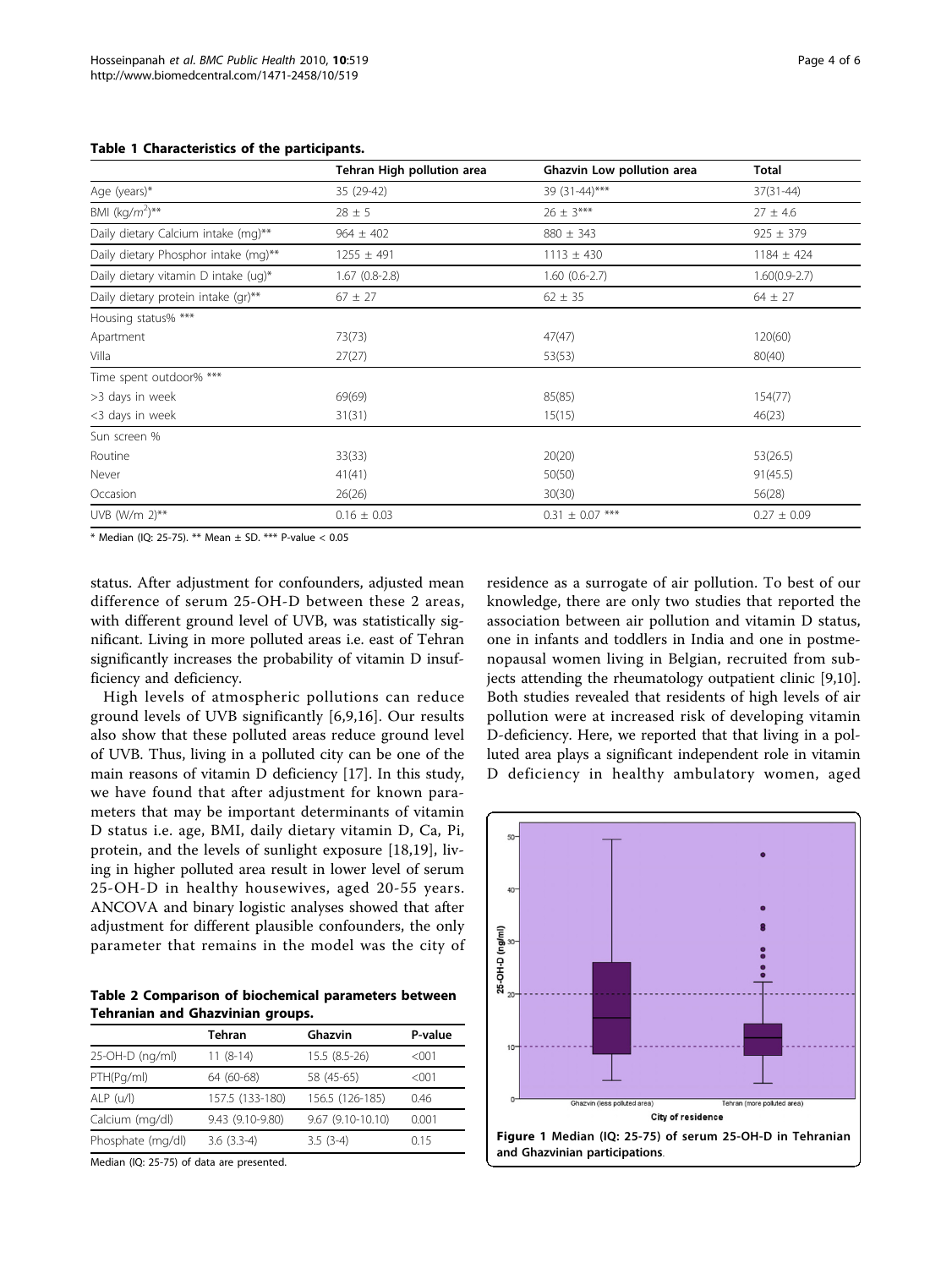<span id="page-4-0"></span>between 20 and 55 years. It should be restated that, aging significantly decrease the skin capacity of vitamin D synthesis in response to solar UVB [[19\]](#page-5-0); thus the role of air pollution in elderly may be more prominent than the results that were seen in this study.

This study has limitations that are mainly due to problems related to our equipment. First, our hypothesis was that the lower ground levels of UVB in more polluted area are mainly due to atmospherics' pollutant aerosols but some other parameters may also contribute in it. Second, it was impossible for us to determine the main chemical particles that absorb and decrease UVB radiations. Third, because of limited number of centers that measured ground levels of UVB, we were unable to analysis the magnitude of UVB as a parameter and just defined the city of living as a surrogate of the ground level of UVB. Fourth, we did not calculate sun exposure index. But, it seems that due to the facts that Iranian women clothing styles have no significant variations and all of the women in this study were housewives, there is no significant differences between these two place sun exposure indexes. We defined simple questions for housing status, time spent outdoor, and the usage pattern of sunscreen instead of sun exposure index. Fifths, it was impossible to measure the blood levels of specific bone markers. Last but not least, it is important to mention that there is an increase in solar UVB doses from a difference in surface elevation above the sea level. The amount seems to be between 20% per 1000 m at the elevation of the two cities [\[20](#page-5-0)]. The elevation difference between the two cities is 640 m, implying a difference of 12%. This difference contributes, in part to differences in serum 25-OH-D levels (about 30% percent of mentioned differences between Tehran and Ghazvin 25-OH-D may be due to surface elevation differences). It would also affect the fraction of the populations below specified 25-OH-D levels. However, ground level of UVB was significantly higher in Ghazvin as compared with Tehran (mean (SE), 0.31(0.07) and 0.16(0.03) W/m 2 respectively, P-value = 0.003). This means that at least 70% percent of serum vitamin D difference is due to air pollution. Despite these limitations, our study does have advantages over previous studies. Our strengths are: to define objectively the amount of air pollution, we measured the magnitude of UVB that reached the earth surface by the Haze meter instrument. In addition, daily information on dietary intake of vitamin D and duration of sun exposure, as two main determinant of vitamin D storage, were also considered. Besides these advantages, we recruited our samples from participants of a large population based study in Tehran and from public health centers in Ghazvin.

## Conclusion

The question addressed by this study was whether air pollution affects the blood level of 25-OH-D in healthy women. We found that the place of living, as a surrogate of air pollution, has a significant influence on vitamin D status. Hence, controlling air pollution levels will promote the body vitamin D status.

#### Acknowledgements

We would like to thank the staff and participants in the TLGS study for their important contribution. We nearby acknowledge Mrs. Nilufar Shiva for her assistance in manuscript preparation and language editing.

#### Author details

<sup>1</sup>Obesity Research Center, Research Institute for Endocrine Sciences, Shahid Beheshti University of Medical Sciences, P.O. Box 193-4763, Tehran, Iran. <sup>2</sup>Ghazvin Metabolic Research Center, Ghazvin University of Medical Science, Ghazvin, Iran. <sup>3</sup>Endocrine Research Center, Research Institute for Endocrine Sciences, Shahid Beheshti University of Medical Sciences, P.O. Box 193-4763, Tehran, Iran. <sup>4</sup>Ghazvin University of Medical Science, Ghazvin, Iran.

#### Authors' contributions

FH participated in the conception and design of the study, coordination and its final approval. SHP participated in its design. MH performed the statistical analysis and drafted the manuscript. NM helped in design and statistical analyses of the study. SA and FA revised the manuscript for important intellectual content. All authors read and approved the final manuscript.

#### Competing interests

The authors declare that they have no competing interests.

Received: 18 May 2010 Accepted: 29 August 2010 Published: 29 August 2010

#### References

- Glerup H, Mikkelsen K, Poulsen L, Hass E, Overbeck S, Thomsen J, Charles P, Eriksen EF: [Commonly recommended daily intake of vitamin D is not](http://www.ncbi.nlm.nih.gov/pubmed/10692090?dopt=Abstract) [sufficient if sunlight exposure is limited.](http://www.ncbi.nlm.nih.gov/pubmed/10692090?dopt=Abstract) J Intern Med 2000, 247(2):260-8.
- 2. Chen TC, Chimeh F, Lu Z, Mathieu J, Person KS, Zhang A, Kohn N, Martinello S, Berkowitz R, Holick MF: [Factors that influence the cutaneous](http://www.ncbi.nlm.nih.gov/pubmed/17254541?dopt=Abstract) [synthesis and dietary sources of vitamin D.](http://www.ncbi.nlm.nih.gov/pubmed/17254541?dopt=Abstract) Arch Biochem Biophys 2007, 460(2):213-7.
- 3. Brustad M, Alsaker E, Engelsen O, Aksnes L, Lund E: [Vitamin D status of](http://www.ncbi.nlm.nih.gov/pubmed/15003141?dopt=Abstract) [middle-aged women at 65-71 degrees N in relation to dietary intake](http://www.ncbi.nlm.nih.gov/pubmed/15003141?dopt=Abstract) [and exposure to ultraviolet radiation.](http://www.ncbi.nlm.nih.gov/pubmed/15003141?dopt=Abstract) Public Health Nutr 2004, 7(2):327-35.
- 4. Cranney A, Horsley T, O'Donnell S, Weiler H, Puil L, Ooi D, Atkinson S, Ward L, Moher D, Hanley D, Fang M, Yazdi F, Garritty C, Sampson M, Barrowman N, Tsertsvadze A, Mamaladze V: [Effectiveness and safety of](http://www.ncbi.nlm.nih.gov/pubmed/18088161?dopt=Abstract) [vitamin D in relation to bone health.](http://www.ncbi.nlm.nih.gov/pubmed/18088161?dopt=Abstract) Evid Rep Technol Assess (Full Rep) 2007, 158:1-235.
- 5. Allali F, El Aichaoui S, Saoud B, Maaroufi H, Abouqal R, Hajjaj-Hassouni N: [The impact of clothing style on bone mineral density among post](http://www.ncbi.nlm.nih.gov/pubmed/16712731?dopt=Abstract) [menopausal women in Morocco: a case-control study.](http://www.ncbi.nlm.nih.gov/pubmed/16712731?dopt=Abstract) BMC Public Health 2006, 6:135.
- 6. Barnard WF, Saxena VK, Wenny BN, DeLuisi JJ: [Daily surface UV exposure](http://www.ncbi.nlm.nih.gov/pubmed/12617297?dopt=Abstract) [and its relationship to surface pollutant measurements.](http://www.ncbi.nlm.nih.gov/pubmed/12617297?dopt=Abstract) J Air Waste Manag Assoc 2003, 53(2):237-45.
- 7. Calbó J, Pagès D, González J-A: Empirical studies of cloud effects on UV radiation: A review. Rev Geophys 2005, 43:RG2002.
- 8. Allali F, El Aichaoui S, Khazani H, Benyahia B, Saoud B, El Kabbaj S, Bahiri R, Abouqal R, Hajjaj-Hassouni N: [High prevalence of hypovitaminosis D in](http://www.ncbi.nlm.nih.gov/pubmed/18336870?dopt=Abstract) [Morocco: relationship to lifestyle, physical performance, bone markers,](http://www.ncbi.nlm.nih.gov/pubmed/18336870?dopt=Abstract) [and bone mineral density.](http://www.ncbi.nlm.nih.gov/pubmed/18336870?dopt=Abstract) Semin Arthritis Rheum 2009, 38(6):444-51.
- 9. Agarwal KS, Mughal MZ, Upadhyay P, Berry JL, Mawer EB, Puliyel JM: [The](http://www.ncbi.nlm.nih.gov/pubmed/12138058?dopt=Abstract) [impact of atmospheric pollution on vitamin D status of infants and](http://www.ncbi.nlm.nih.gov/pubmed/12138058?dopt=Abstract) [toddlers in Delhi, India.](http://www.ncbi.nlm.nih.gov/pubmed/12138058?dopt=Abstract) Arch Dis Child 2002, 87(2):111-3.